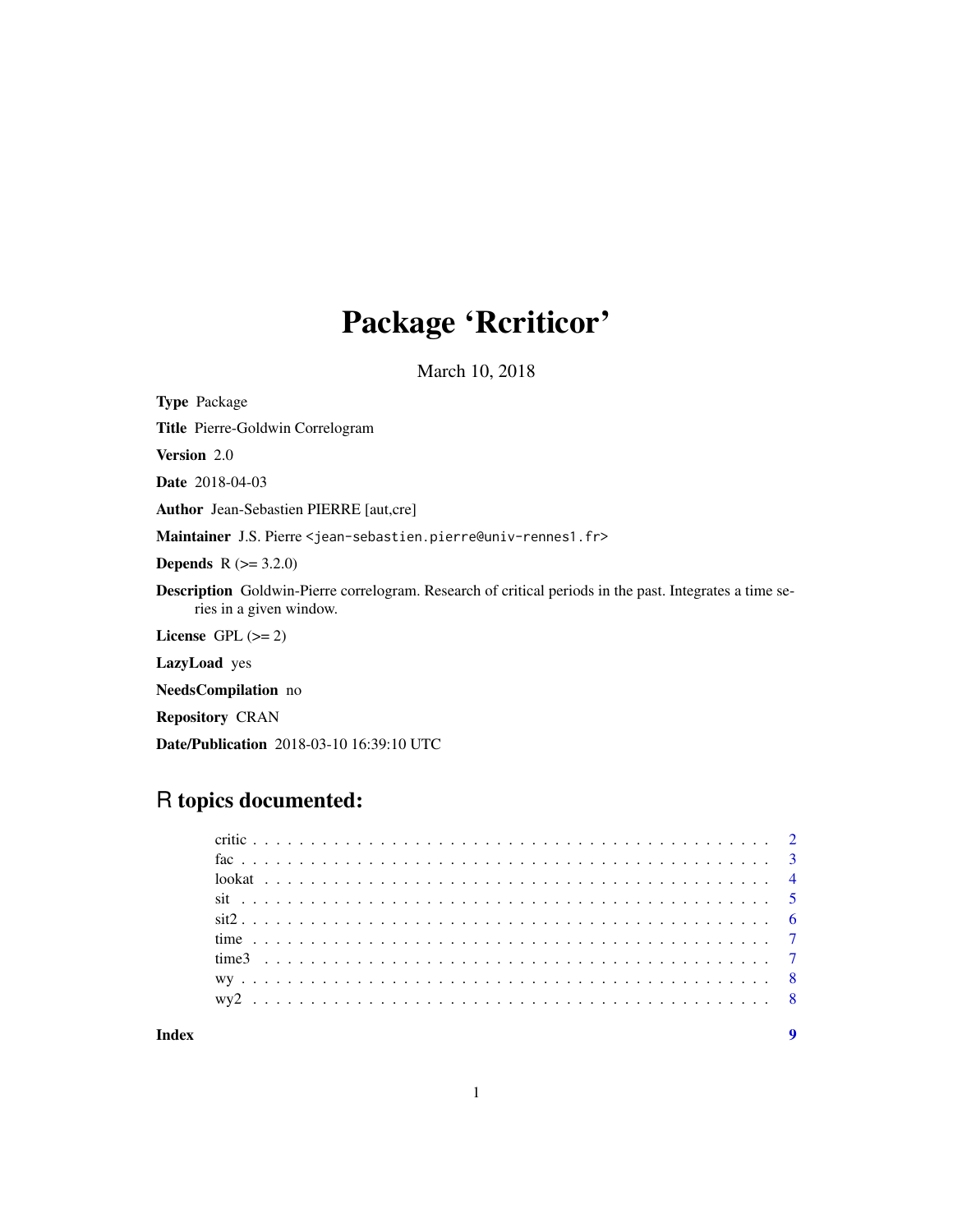#### <span id="page-1-1"></span><span id="page-1-0"></span>Description

An integro delayed correlogram to find critical periods for a biological phenomenon driven by a climatic factor

#### Usage

critic(t, Y, fac = NULL, dinf = 10, durinf = 2, dsup = 90, dursup = 90, nperm = 0, nboot = 0, period = 365, dt = 1, seriesName = "year", grType = "image", roll = FALSE,  $alpha = 0.05, ps.print = FALSE)$ 

#### Arguments

| t          | vector: The climatic time series. In this version, must be annual and sampled<br>dayly. Its length must be a multiple of 365. February 29 must be discarded.                                                                                |
|------------|---------------------------------------------------------------------------------------------------------------------------------------------------------------------------------------------------------------------------------------------|
| Y          | vector: the observations to regress. Must be of the same length as the number<br>of years in t. One observation per year if fac==NULL (the default). If fac is not<br>null, there may be several observations per year. See fac and details |
| fac        | factor grouping the observations per year. Its levels number must be equal to the<br>number of years in t                                                                                                                                   |
| dinf       | integer: the number of the day taken as first beginning period to scan in the year                                                                                                                                                          |
| durinf     | numeric: the number of days taken as lower span of the periods to scan in the<br>year                                                                                                                                                       |
| dsup       | numeric: the number of the day taken as last beginning period to scan in the<br>year                                                                                                                                                        |
| dursup     | numeric : the number of days taken as largen span of the periods to scan in the<br>year                                                                                                                                                     |
| nperm      | numeric : number of random permutations                                                                                                                                                                                                     |
| nboot      | numeric: number of bootstrap subsamples                                                                                                                                                                                                     |
| period     | numeric : Number of time units per period. Default = 365 (days in a year)                                                                                                                                                                   |
| dt         | numeric : value of the time increment for integration. Default = $1$                                                                                                                                                                        |
| seriesName | string: name of the replicates of the time series. Default = "year"                                                                                                                                                                         |
| grType     | type of map to draw. grType may take the values "image","contour","filledcontour","persp".<br>These codes call the correspondig R base functions.                                                                                           |
| roll       | logical: only used if grType=="persp" in what case the perspective plot rotates<br>slowly to show all aspects of the perspective.                                                                                                           |
| alpha      | numeric: significance level for the tests. Default=0.05                                                                                                                                                                                     |
| ps.print   | logical: Pseudovalues of the bootstrap must be printed (TRUE) or not (FALSE).<br>Default = FALSE                                                                                                                                            |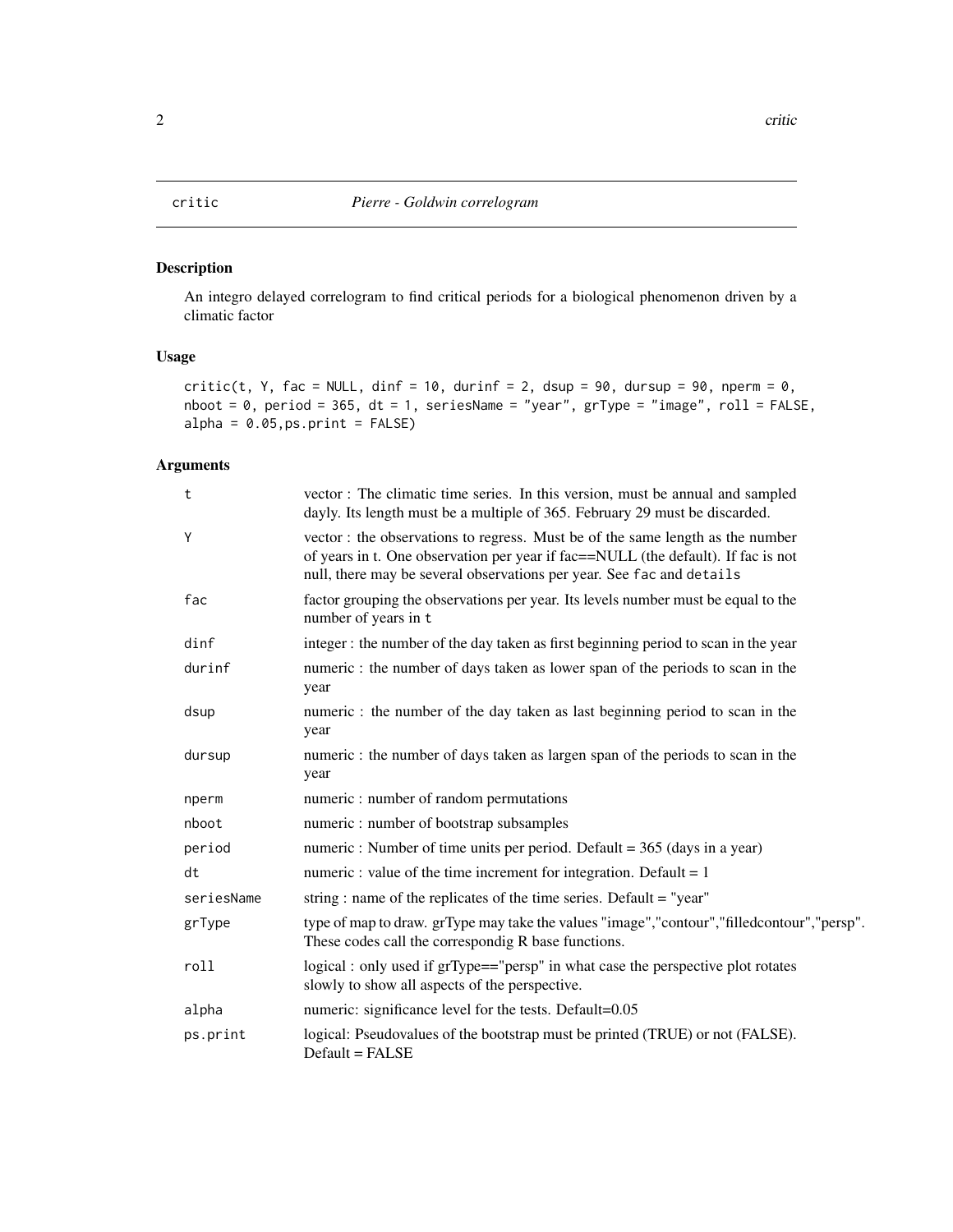#### Details

For each replication (by default: year) calculates the sums of the time series t, begining at a time i varying from dinf to dsup, and ending a time varying from i+durinf to i+dursup. Then correlates these sums to the vector Y of independent observations. The result is the map rho $[i,j]$  giving the correlation between Y and the corresponding sum of j elements (duration) after the time i. The significant level where the map can be cut is obtained by random permutations the number of which is defined by nperm. The confidence interval of the maximum correlation, as well as its bivariate confidence interval, are obtained by optional bootstrap. If nperm  $= 0$  (default), no permutation is done. If  $nboot = 0$ , no bootstrap is done.

#### Value

z : a matrix containing the correlation coefficients of Y with the sum of j days

#### Author(s)

Jean-Sebastien Pierre ; jean-sebastien.pierre@univ-rennes1.fr

#### References

Pierre, J. S., Guillome, M. and Querrien, M. T. 1986. A Statistical and Graphic Method for Seeking in Which Periods of the Year Are the Animal Populations Peculiarly Sensitive to a Given Weather Component (Critical Periods of Time) - Application to the Case of Cereal Aphids. - Acta Oecologica-Oecologia Generalis 7: 365-380. (in french, english summary)

#### See Also

[image](#page-0-0),[contour](#page-0-0),[filled.contour](#page-0-0),[persp](#page-0-0) for graphical representations.

#### Examples

```
##---- Should be DIRECTLY executable !! ----
##-- ==> Define data, use random,
##--or do help(data=index) for the standard data sets.
data(time,wy)
data(sit,time3)
critic(t=time3,Y=sit,dinf=50,dsup=90,durinf=20,dursup=50)
```
fac *factor "year"*

#### Description

factor "year" with seven levels, years 1974 to 1980

#### Usage

data(fac)

<span id="page-2-0"></span>fac 3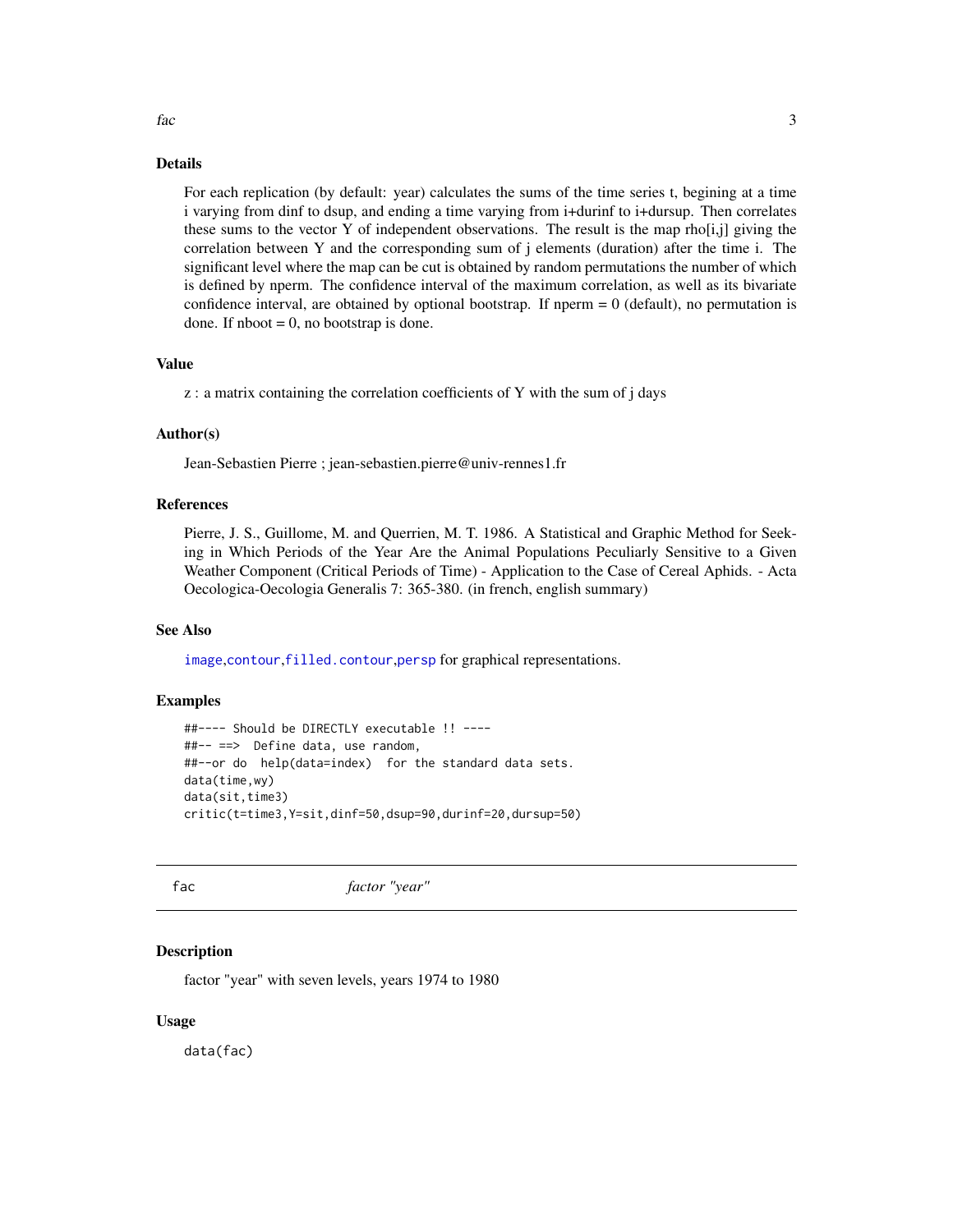#### <span id="page-3-0"></span>Format

The format is: Factor with 7 levels "1974","1975",..,1980: 1 1 1 2 2 2 3 3 3 4 ...7

#### Source

Pierre, J. S., Guillome, M. and Querrien, M. T. 1986. A Statistical and Graphic Method for Seeking in Which Periods of the Year Are the Animal Populations Peculiarly Sensitive to a Given Weather Component (Critical Periods of Time) - Application to the Case of Cereal Aphids. - Acta Oecologica-Oecologia Generalis 7: 365-380. (in french, english summary)

#### Examples

data(fac) print(fac)

lookat *Looking at the correlogram*

#### Description

A function to inspect a point of the correlogram, to plot a scatterplot of dependent variable against the sum of the independent variable, and return the corresponding regression.

#### Usage

lookat(u, Y)

#### Arguments

| u | An object of class criticor             |
|---|-----------------------------------------|
| Y | numeric vector : the dependent variable |

#### Details

This functions requires the display of a correlogram plot on the current device, and that it has been previously saved as an object of class criticor. It then calls the function locator. The user has then to click on the correlogram at the point he wishes to inspect. A plot is then displayed on a new device, showing the scatterplot of the summed independent variable for the beginning of the series (Y axis on the correlogram) and the duration of the sum (X axis on the correlogram). Several point may be tried, only the results for the last one are returned by the function (see Value). The process stops when a left click outside the correlogram.

#### Value

An object of class lm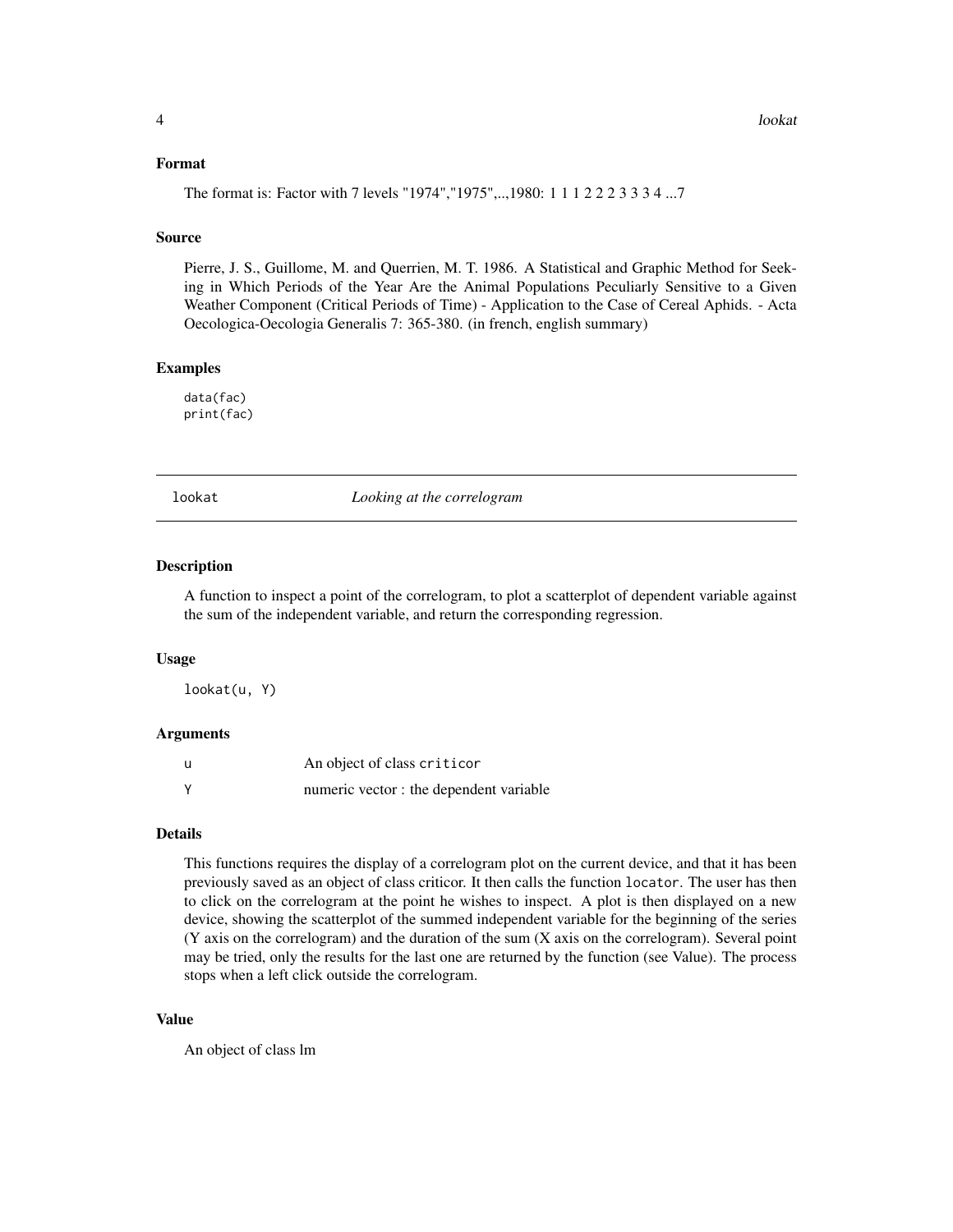#### Warning

1. The scatterplot is currently recovered by the correlogram, whose device is reactivated after drawing \ the scatterplot. You have to move the correlogram apart with the mouse to see the scatterplot.\ 2. lookat works only on correlograms drawn with the options image or contour The option filledcontour \ (calling filled.contour) gives erroneous results because its particular scale which is not accessible.\ It does not work at all with the option persp.

### Author(s)

Jean-Sebastien Pierre ; jean-sebastien.pierre@univ-rennes1.fr

#### References

Pierre, J. S., Guillome, M. and Querrien, M. T. 1986. A Statistical and Graphic Method for Seeking in Which Periods of the Year Are the Animal Populations Peculiarly Sensitive to a Given Weather Component (Critical Periods of Time) - Application to the Case of Cereal Aphids. - Acta Oecologica-Oecologia Generalis 7: 365-380. (in french, english summary)

#### See Also

[critic](#page-1-1),[locator](#page-0-0),[image](#page-0-0),[contour](#page-0-0),[filled.contour](#page-0-0),[persp](#page-0-0) for graphical representations.

#### Examples

```
data(sit,time3)
U=critic(t=time3,Y=sit,dinf=1,dsup=90,durinf=2,dursup=100)
## Not run: lookat(U,sit)
```
sit *Cereal aphids in Rennes*

#### Description

Maximum populations (log transformed) of the aphid *sitobion avenae* in wheat fields from 1975 to 1981

#### Usage

data(sit)

#### Format

The format is: num [1:7] 2.08e-01 2.12 3.36e+01 1.08 9.99e-16 ...

<span id="page-4-0"></span>sit 5 and 5 and 5 and 5 and 5 and 5 and 5 and 5 and 5 and 5 and 5 and 5 and 5 and 5 and 5 and 5 and 5 and 5 and 5 and 5 and 5 and 5 and 5 and 5 and 5 and 5 and 5 and 5 and 5 and 5 and 5 and 5 and 5 and 5 and 5 and 5 and 5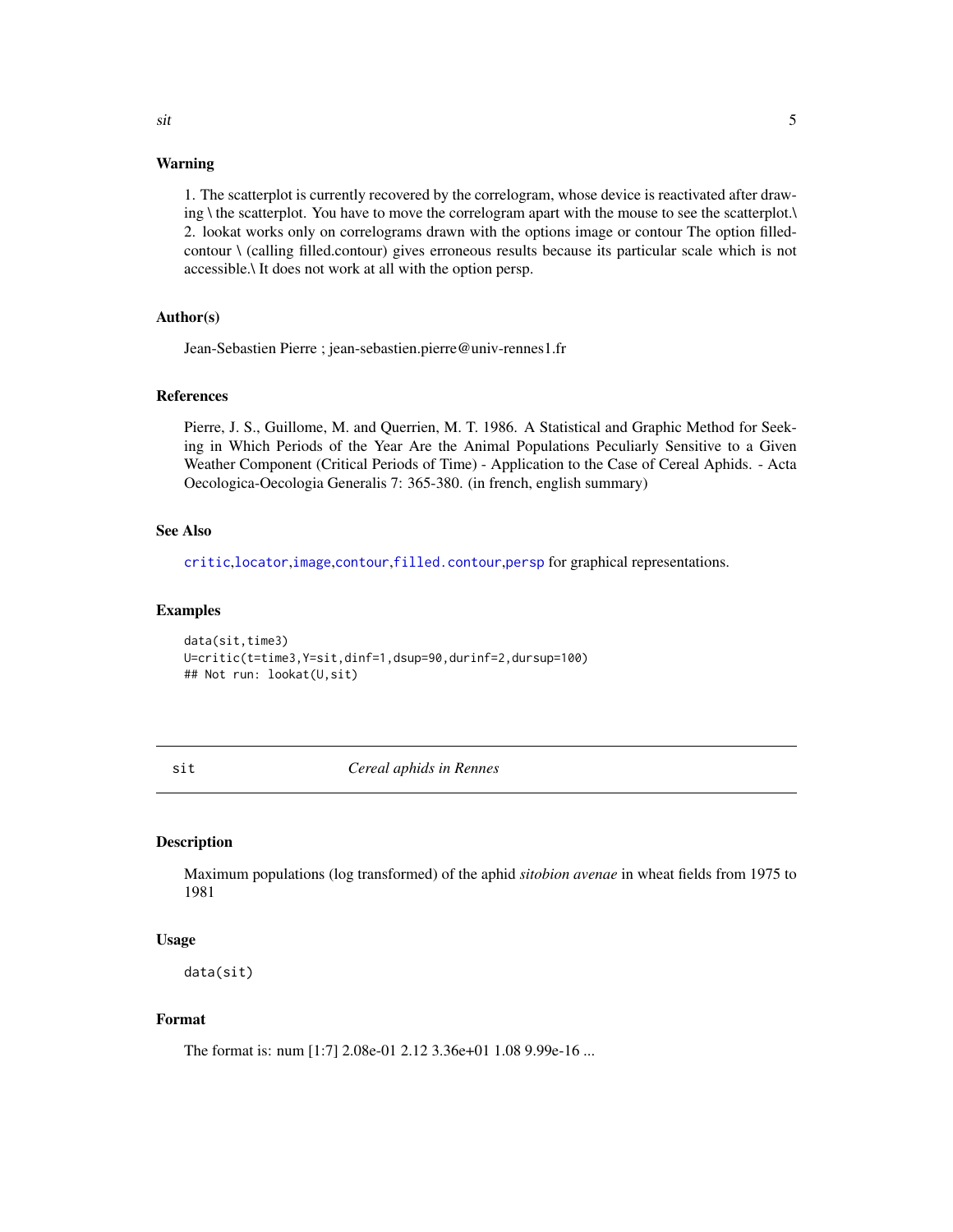#### <span id="page-5-0"></span>Source

Pierre, J. S., Guillome, M. and Querrien, M. T. 1986. A Statistical and Graphic Method for Seeking in Which Periods of the Year Are the Animal Populations Peculiarly Sensitive to a Given Weather Component (Critical Periods of Time) - Application to the Case of Cereal Aphids. - Acta Oecologica-Oecologia Generalis 7: 365-380. (in french, english summary)

#### Examples

```
data(sit)
## maybe str(sit) ; plot(sit) ...
```
#### sit2 *Sitobion with replicates*

#### Description

Peak densities of the cereal aphid Sitobion avenae, from 1974 to 1980, three replicates per year. Intendid to be used with critic, together with fac

#### Usage

data(sit2)

### Format

The format is: num [1:21] 0.34 -0.175 0.147 2.977 1.477 ...

#### Source

Pierre, J. S., Guillome, M. and Querrien, M. T. 1986. A Statistical and Graphic Method for Seeking in Which Periods of the Year Are the Animal Populations Peculiarly Sensitive to a Given Weather Component (Critical Periods of Time) - Application to the Case of Cereal Aphids. - Acta Oecologica-Oecologia Generalis 7: 365-380. (in french, english summary)

#### Examples

```
data(sit2,fac)
plot(fac,sit2)
## maybe str(sit2) ; plot(sit2) ...
```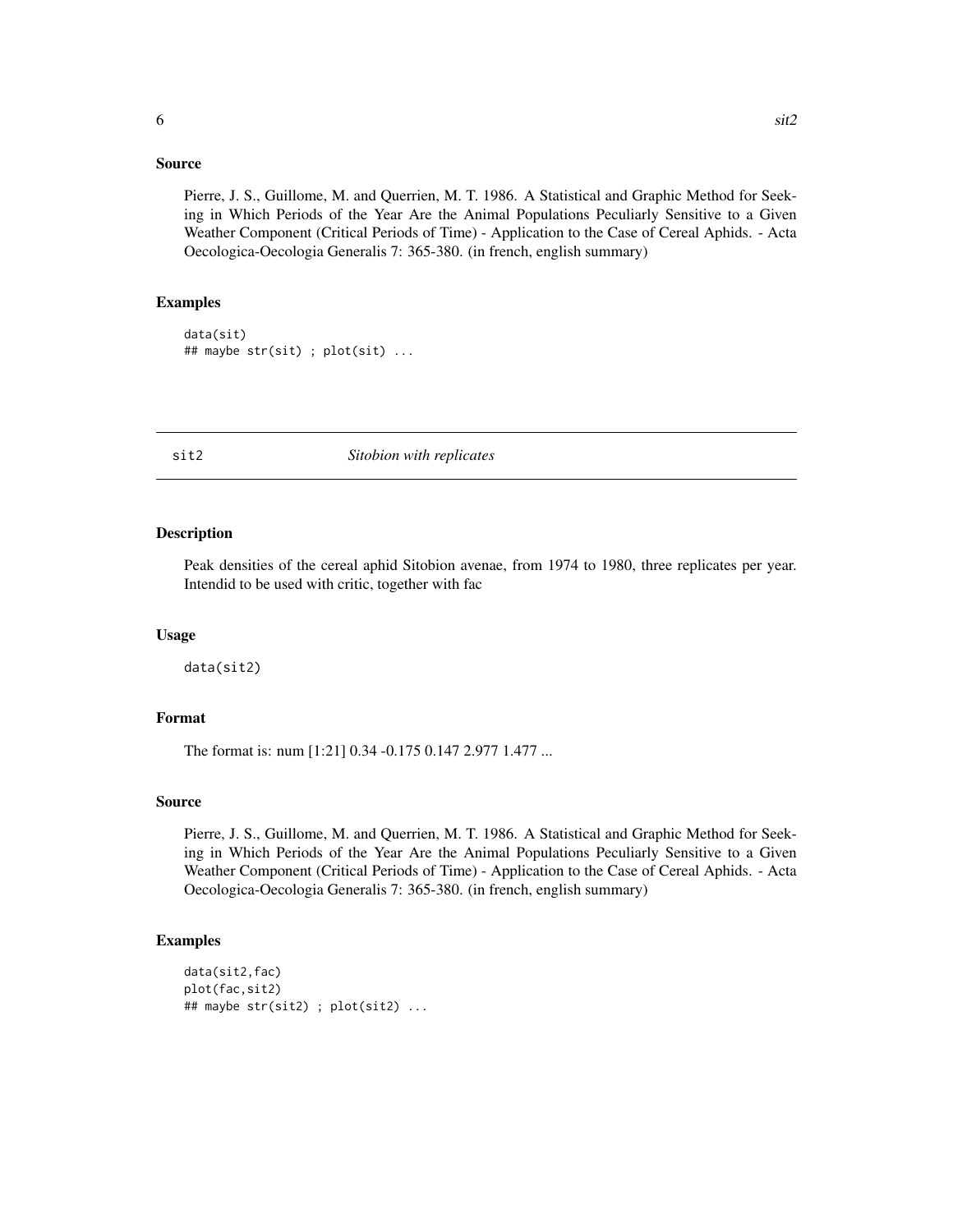<span id="page-6-0"></span>

#### Description

Fictitious daily temperatures for 20 years, generated by *rnorm*

#### Usage

data(time)

#### Format

The format is: num [1:7300] 5.83 2.36 4.58 8.02 6.64 ...

#### Examples

data(time) ## maybe str(time) ; plot(time) ...

time3 *mean daily temperature data in Rennes (France)*

#### Description

mean daily temperature data in Rennes (France) from 1975 to 1981. february 29 of bissextile years discarded

#### Usage

data(time3)

#### Format

The format is: num [1:2555] 1 2.3 1.7 6.1 1.9 5.2 8.9 10.5 8.4 6.3 ...

#### Source

Pierre, J. S., Guillome, M. and Querrien, M. T. 1986. A Statistical and Graphic Method for Seeking in Which Periods of the Year Are the Animal Populations Peculiarly Sensitive to a Given Weather Component (Critical Periods of Time) - Application to the Case of Cereal Aphids. - Acta Oecologica-Oecologia Generalis 7: 365-380. (in french, english summary)

### Examples

```
data(time3)
## maybe str(time3) ; plot(time3) ...
```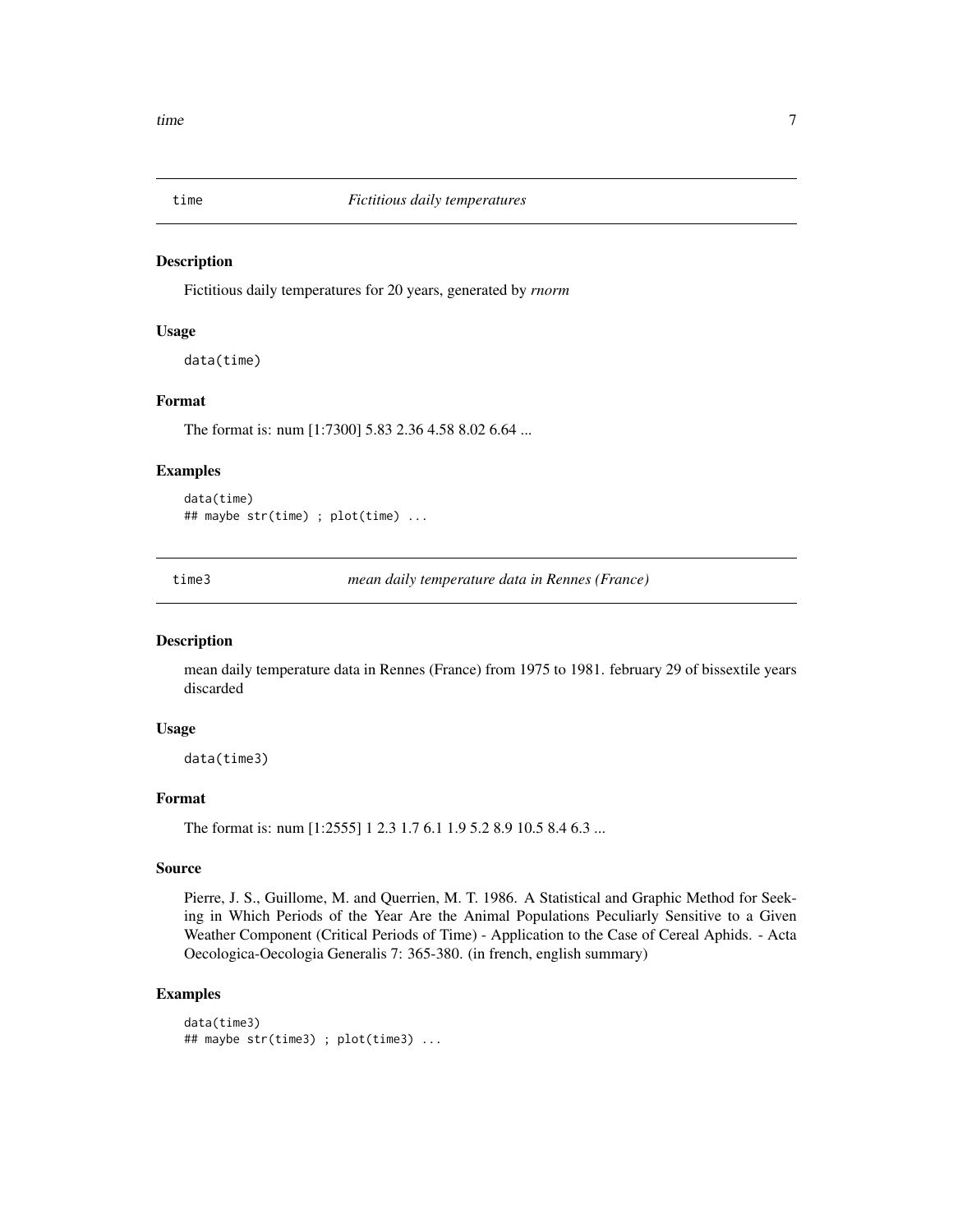#### <span id="page-7-0"></span>Description

Series of fictitious observations linearly linked to a period of the series "time". Exact correlation.

#### Usage

data(wy)

#### Format

The format is: num [1:20] 149 158 157 143 165 ...

#### Examples

data(wy) ## maybe str(wy) ; plot(wy) ...

wy2 *Series of fictitious observations*

#### Description

Series of fictitious observations linearly linked to a period of the series "time". incomplete correlation. Normal noise added

#### Usage

data(wy2)

#### Format

The format is: num [1:20] 160 152 157 137 182 ...

#### Examples

```
data(wy2)
## maybe str(wy2) ; plot(wy2) ...
```